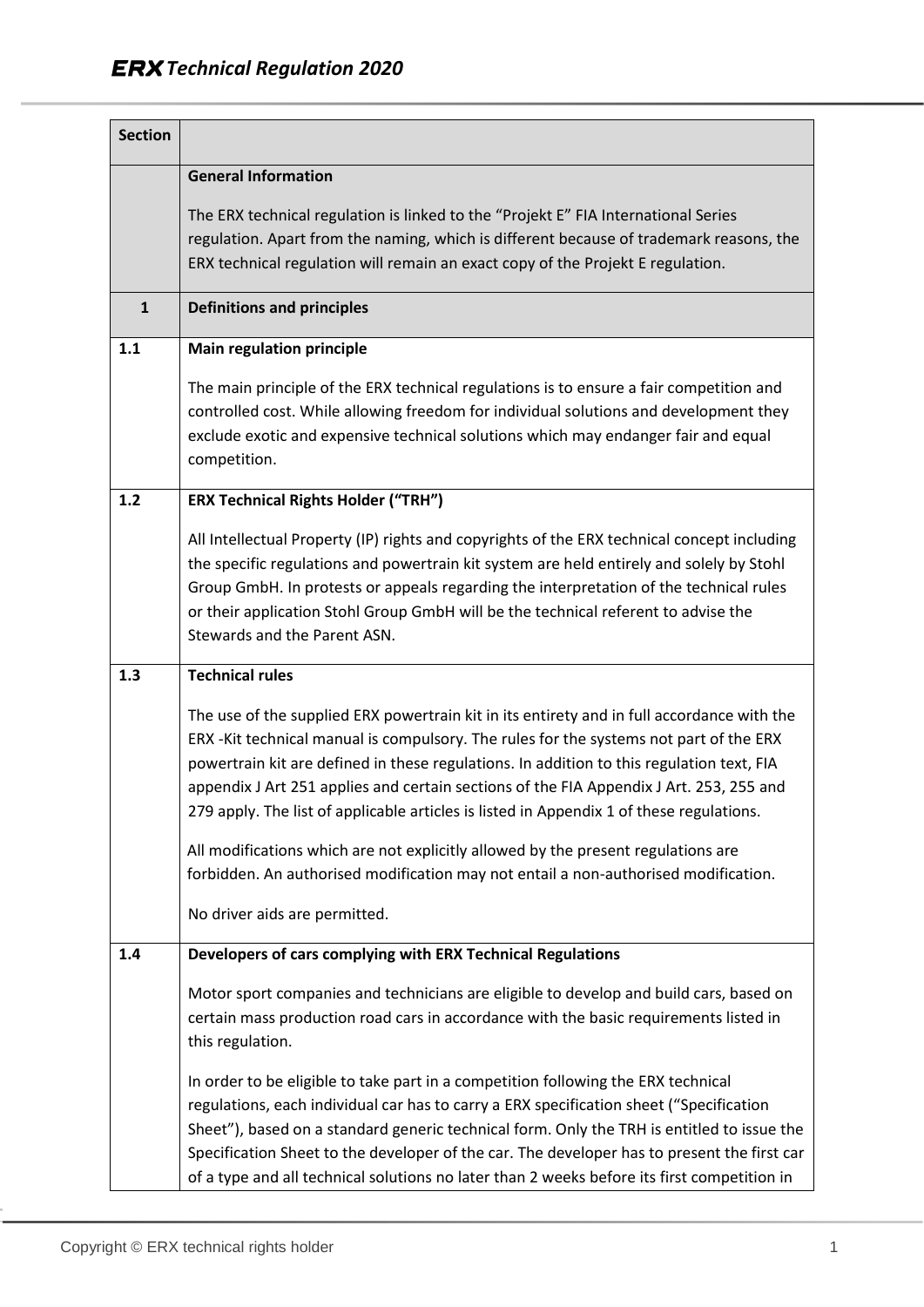|     | order to receive the first Specification Sheet. Updates to the Specification Sheet                |
|-----|---------------------------------------------------------------------------------------------------|
|     | requiring additional information may be added by the TRH at any time. Developers have             |
|     | to follow such additional request and update their Specification Sheet information and            |
|     | provide such information as soon as possible.                                                     |
| 1.5 | <b>ERX Technical Registered Suppliers &amp; Components List</b>                                   |
|     |                                                                                                   |
|     | In order to regulate costs and create equality of supply for all competitors, certain key         |
|     | components will be restricted to those listed in a Registry of Suppliers and Components.          |
|     | This list will be controlled by the TRH. In order for a supplier and product to be                |
|     | registered the registration procedure defined by the TRH must be followed. Any supplier           |
|     | can apply for registration as long as its component accomplishes the defined                      |
|     | requirements and the standard application procedure.                                              |
|     | Main characteristics included in the registration are:                                            |
|     | Assurance of commercial availability to all competitors for a minimum<br>$\overline{\phantom{0}}$ |
|     | period of time without changes (except to fix reliability and safety issues)                      |
|     | Assurance to stay within a cost cap defined by the TRH for each component                         |
|     | group                                                                                             |
|     | Supply of technical information in order to control technical compliance of                       |
|     | components used by competitors                                                                    |
|     | Limitation of certain technology level/sophistication if required case-by-case                    |
|     | and at the sole discretion of the TRH.                                                            |
|     | Components requiring registration are:                                                            |
|     | Dampers<br>-                                                                                      |
|     | <b>Brake Calipers</b>                                                                             |
|     | <b>Brake Discs</b>                                                                                |
|     | Pedal Box                                                                                         |
|     | <b>Steering Rack</b>                                                                              |
|     | Steering Servo (Pump, Motor)                                                                      |
|     | Wheels                                                                                            |
|     | <b>Driver Display</b>                                                                             |
|     | HV Safety Lights                                                                                  |
|     | <b>HV Cable</b>                                                                                   |
|     | Interior heating system                                                                           |
|     | <b>Charging Systems</b>                                                                           |
|     | The list of components requiring registration may be updated at any time.                         |
| 1.6 | <b>Exceptions</b>                                                                                 |
|     | The TRH reserves the right to refuse to issue a Specification Sheet for cars, developers          |
|     | solutions or components if at its sole discretion they are deemed not to comply with the          |
|     | main principle of this regulation, because of safety reasons, or lack of proof of                 |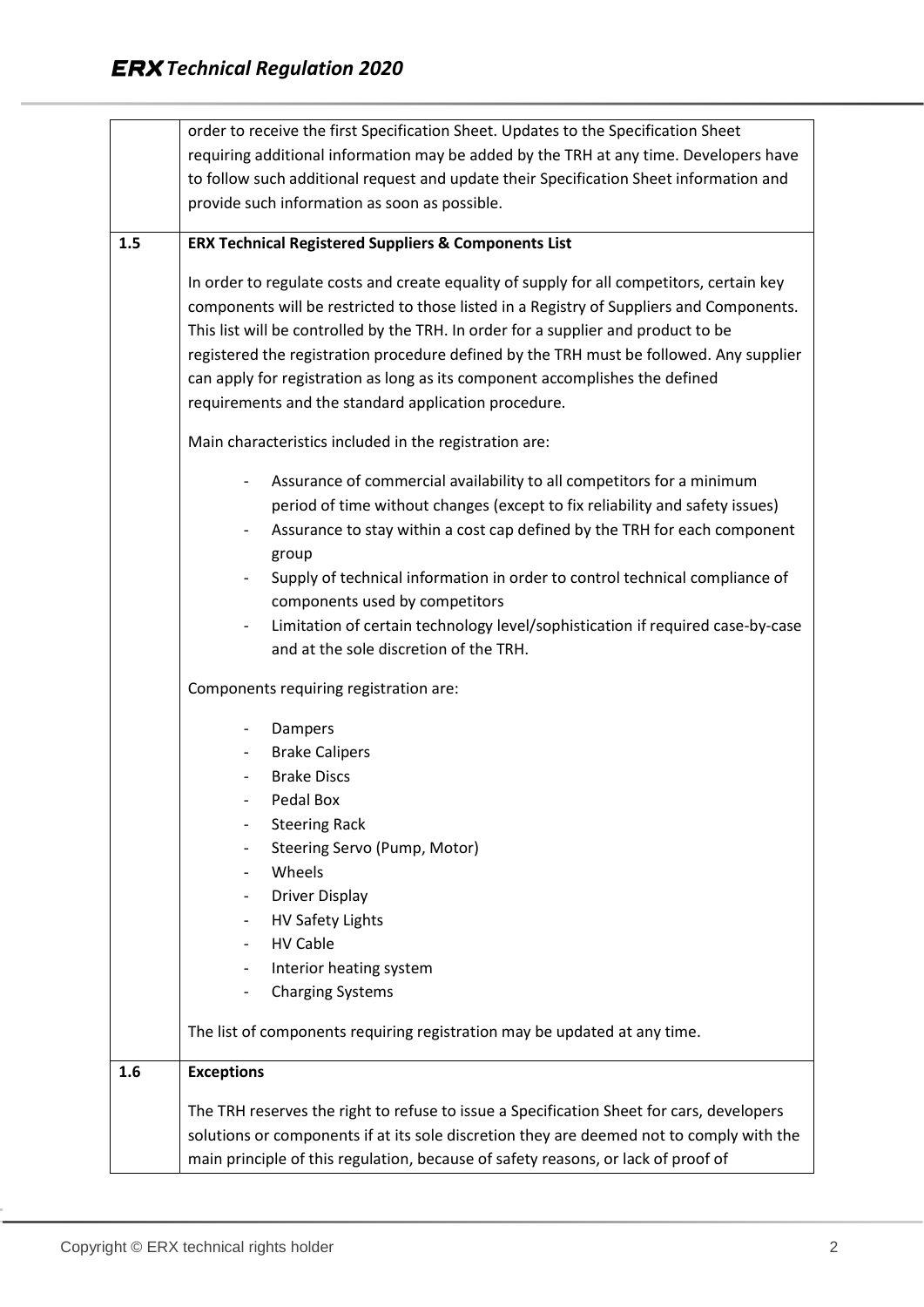|                | competence to develop and build a safe car. The TRH further reserves the right to issue                                                                                                                                                          |
|----------------|--------------------------------------------------------------------------------------------------------------------------------------------------------------------------------------------------------------------------------------------------|
|                | waivers on request of the respective developers for certain solutions and systems as                                                                                                                                                             |
|                | long as they do not infringe the main principle of this regulation, or under certain                                                                                                                                                             |
|                | conditions.                                                                                                                                                                                                                                      |
|                |                                                                                                                                                                                                                                                  |
| $\overline{2}$ | <b>General Guidelines</b>                                                                                                                                                                                                                        |
| 2.1            | <b>Validity</b>                                                                                                                                                                                                                                  |
|                | The technical regulations become valid on 01.01.2020.                                                                                                                                                                                            |
|                | Changes, amendments and clarifications will be approved by the Parent ASN, or                                                                                                                                                                    |
|                | Stewards of the Competition, and published by Stohl Group GmbH and communicated to                                                                                                                                                               |
|                | all developers by numbered and dated technical bulletins.                                                                                                                                                                                        |
|                | <b>ERX Powertrain Kit</b>                                                                                                                                                                                                                        |
| 2.2            | The supplied ERX powertrain kit has to be used in its entirety without any modification.                                                                                                                                                         |
|                | The kit consists of:                                                                                                                                                                                                                             |
|                | RESS (HV battery system)                                                                                                                                                                                                                         |
|                | <b>MGUs</b><br>$\overline{\phantom{a}}$                                                                                                                                                                                                          |
|                | <b>Motor Controllers</b><br>$\blacksquare$                                                                                                                                                                                                       |
|                | Transmission Fr & Rr                                                                                                                                                                                                                             |
|                | <b>VCU</b>                                                                                                                                                                                                                                       |
|                | Power Box<br>$\overline{\phantom{a}}$                                                                                                                                                                                                            |
|                | Keypad<br>$\blacksquare$                                                                                                                                                                                                                         |
|                | Main Switch System<br>$\blacksquare$                                                                                                                                                                                                             |
|                | Main wiring harness<br>$\blacksquare$                                                                                                                                                                                                            |
|                | The following components are sealed. For safety, and with the exception of<br>assembly/service hatches designated for access by developers or teams, these<br>components may not be disassembled, even partly, by anyone else other than the kit |
|                | supplier:<br>RESS (HV Battery System)                                                                                                                                                                                                            |
|                | MGU                                                                                                                                                                                                                                              |
|                | <b>Motor Controller</b>                                                                                                                                                                                                                          |
|                | <b>VCU</b>                                                                                                                                                                                                                                       |
|                | Power Box                                                                                                                                                                                                                                        |
|                | Any servicing or repair on those components may only be carried out by the kit supplier.                                                                                                                                                         |
| 2.3            | <b>Compliance with the regulations</b>                                                                                                                                                                                                           |
|                | Competitors are obliged to ensure the compliance of their car(s) with the ERX technical                                                                                                                                                          |
|                | regulation at all times of the competition.                                                                                                                                                                                                      |
| 2.4            | <b>Operation conditions</b>                                                                                                                                                                                                                      |
|                | For safety reasons, the developer or competitor must not operate the powertrain kit                                                                                                                                                              |
|                | outside of the prescribed operation conditions and limits as outlined in the ERX Kit                                                                                                                                                             |
|                | manual. Any accidental operation of the system outside the prescribed limits must be                                                                                                                                                             |
|                | immediately reported to the kit supplier and the system must not be operated again                                                                                                                                                               |
|                | until the kit supplier has approved its continued use.                                                                                                                                                                                           |
| 2.5            | <b>Eligible Base Cars</b>                                                                                                                                                                                                                        |
|                |                                                                                                                                                                                                                                                  |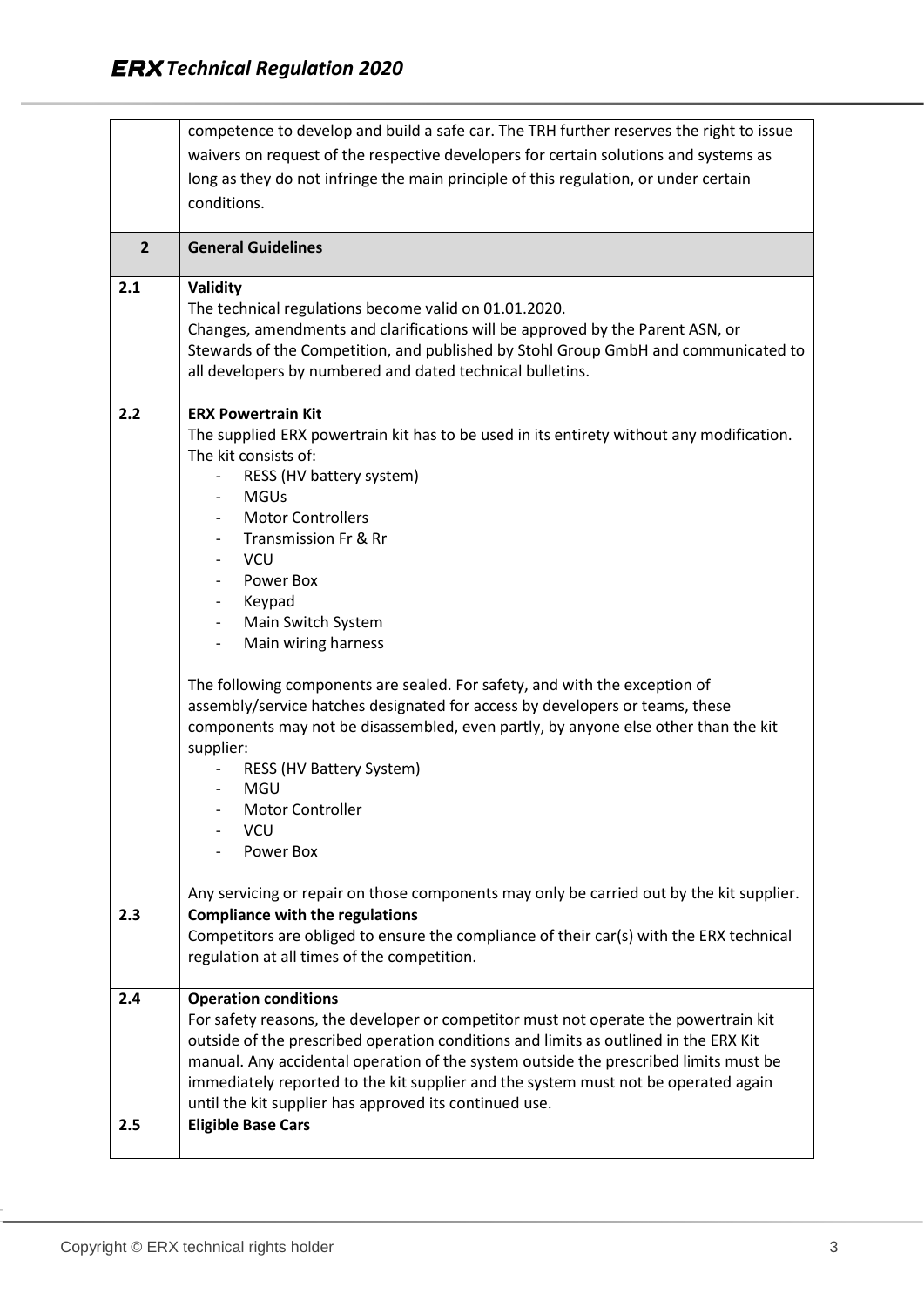|                         | Cars must be rigidly-closed non-convertible models with a minimum of three doors. Cars<br>must be mass-produced and available on sale through a recognised commercial |
|-------------------------|-----------------------------------------------------------------------------------------------------------------------------------------------------------------------|
|                         | network.                                                                                                                                                              |
|                         | The primary target are hatchback and crossover cars, other body styles may be accepted                                                                                |
|                         | upon request.                                                                                                                                                         |
|                         | Minimum outside dimensions (without mirrors) according to official sales brochure:                                                                                    |
|                         | L: 3945 mm                                                                                                                                                            |
|                         | W: 1694 mm                                                                                                                                                            |
|                         | H: 1409 mm                                                                                                                                                            |
|                         | Maximum outside dimensions (without Mirrors) according to official sales brochure:                                                                                    |
|                         | L: 4500 mm                                                                                                                                                            |
|                         | W: 1870 mm                                                                                                                                                            |
|                         | H: 1690 mm                                                                                                                                                            |
|                         | Base cars not matching the above criteria may be accepted by and at the sole discretion                                                                               |
|                         | of the TRH on request if they suit the global concept of the regulation.                                                                                              |
| 2.6                     | <b>Retro Fitted Cars</b>                                                                                                                                              |
|                         | Developers may use existing rally or rallycross cars or chassis and retro fit them with the                                                                           |
|                         | ERX powertrain kit instead of developing a new car. Such cars must comply with the ERX                                                                                |
|                         | technical regulations. The TRH may adapt the Specification Sheet requirements for retro-                                                                              |
|                         | fitted cars. The developer must request approval by the TRH prior to the car                                                                                          |
|                         | development. Specification Sheets are issued by the TRH at its sole discretion.                                                                                       |
| $\overline{\mathbf{3}}$ | <b>Glossary and naming conventions</b>                                                                                                                                |
| 3.1                     | <b>ERX Technical Developer</b>                                                                                                                                        |
|                         | Any entity that has successfully completed the process for an official Specification Sheet                                                                            |
|                         | for at least one car.                                                                                                                                                 |
|                         |                                                                                                                                                                       |
| 3.2                     | <b>Motor Controller</b>                                                                                                                                               |
|                         | The unit fed by the RESS direct current, generating the required multi-phase alternating                                                                              |
|                         | current output to control the MGU                                                                                                                                     |
| 3.3                     | <b>OEM</b>                                                                                                                                                            |
|                         | Original Equipment Manufacturer of the base car.                                                                                                                      |
| 3.4                     | <b>Front Compartment</b>                                                                                                                                              |
|                         | Volume housed inside the car's bodywork in front of and separated by the front                                                                                        |
|                         | bulkhead and below the bonnet.                                                                                                                                        |
| 3.5                     | <b>VCU</b>                                                                                                                                                            |
|                         | Vehicle Control Unit, main electronic control unit, controlling all other sub control units                                                                           |
| 3.6                     | <b>Power Box</b>                                                                                                                                                      |
|                         | Solid state low voltage power supply control device for most low voltage actuators                                                                                    |
| 3.7                     | <b>Production</b>                                                                                                                                                     |
| 3.8                     | Refers to the original OEM base car's solution/component<br><b>ERX Kit Manual</b>                                                                                     |
|                         |                                                                                                                                                                       |
|                         | Powertrain Kit manual, containing technical instruction and additional information. To<br>be strictly followed by all developers and competitors                      |
| 3.9                     | HV                                                                                                                                                                    |
|                         | High Voltage = any system with voltage above 60V                                                                                                                      |
| 3.10                    | <b>Retro Fitted Car</b>                                                                                                                                               |
|                         | ERX racecar which is based on an existing rallycross or rally car or chassis.                                                                                         |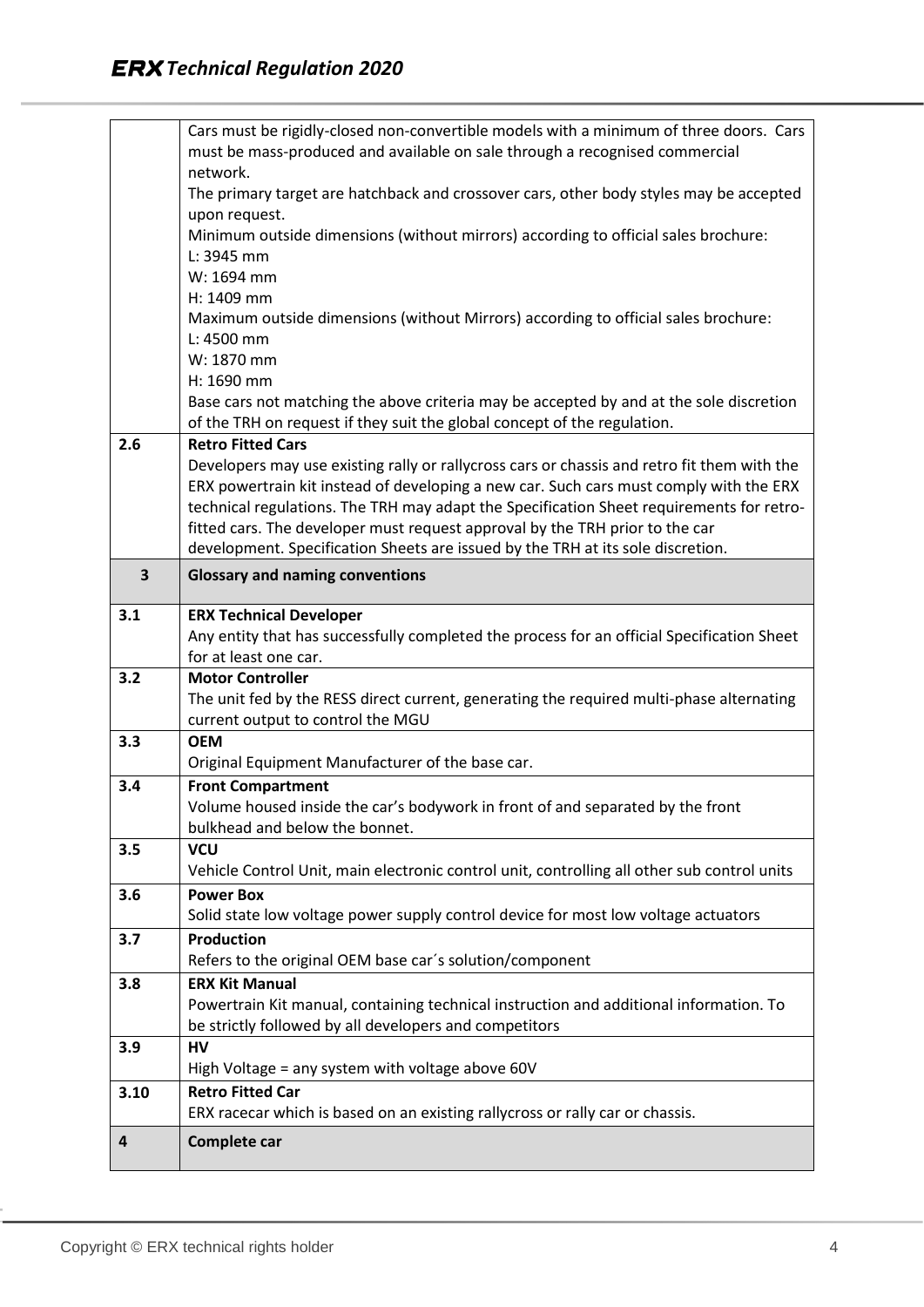| 4.1 | <b>Materials</b>                                                                            |
|-----|---------------------------------------------------------------------------------------------|
|     | If not specifically permitted the following materials may not be used:                      |
|     | Titanium alloy                                                                              |
|     | Magnesium alloy                                                                             |
|     | Ceramics                                                                                    |
|     | Composite material is only allowed for:                                                     |
|     | <b>Ducts</b>                                                                                |
|     | Seats                                                                                       |
|     | Small brackets, supports and covers in the cockpit and front compartment (excluding         |
|     | transmission and MGU brackets)                                                              |
|     | Motor controller brackets                                                                   |
|     | Cockpit parts must be UL94.V0 fire retardant                                                |
|     | Underbody protection                                                                        |
|     | Bodywork and wheel arch liners                                                              |
|     | Centre console, driver interface and dashboard                                              |
| 4.2 | Powertrain performance                                                                      |
|     | Maximum mechanical power delivered by all 3 MGUs at any time: 450 kW                        |
| 4.3 | <b>Minimum Weight</b>                                                                       |
|     | The minimum weight of the car, without the driver or their equipment is 1440 kg             |
|     | The minimum weight of the car including driver and their equipment is 1540 kg               |
|     | The weight of the car is measured with the driver on board wearing their full racing        |
|     | apparel, and with the fluids remaining at the moment at which the measurement is            |
|     | taken.                                                                                      |
|     |                                                                                             |
| 4.4 | Minimum ground clearance                                                                    |
|     | The entire RESS protection plate, the front and rear underbody protection, the entire       |
|     | body shell and all other solid parts of the car which are not part of the moving            |
|     | suspension system or the bodywork have to respect a minimum clearance of 100mm to           |
|     | the ground at any time of the competition. The measurement may be checked at the            |
|     | starting grid, weight check area or any other designated area with tyres inflated to        |
|     | maximum 2.4 bars. Before the competition the various official measurement areas will        |
|     | be designated and the teams can verify their car's conformity. The measurement device       |
|     | is a solid steel cylinder with a diameter of 100mm and a length of 100mm. This cylinder     |
|     | has to clear all above mentioned elements at any given position.                            |
|     | <b>Ballast</b>                                                                              |
|     | Ballast is permitted in accordance with FIA art. 279, however it needs to be fitted in safe |
| 4.5 | distance from the RESS. Installation in the front compartment, attached to the bodyshell    |
|     | is permitted.                                                                               |
| 5   | <b>Body</b>                                                                                 |
| 5.1 | <b>Dimensions</b>                                                                           |
|     | The length of the car has to remain as the production car within a tolerance of $+/-$       |
|     | 10mm.                                                                                       |
|     | The overhang of the production car must be respected with in a tolerance of $+/-10$ mm.     |
|     | The width of the car measured at the fenders can be increased by 150mm based on the         |
|     |                                                                                             |
|     | width of the production car at the fender within a tolerance of $+$ 5mm. If the production  |
|     | car has a different width at the front and rear fenders, the higher value is applicable for |
|     | both axles.                                                                                 |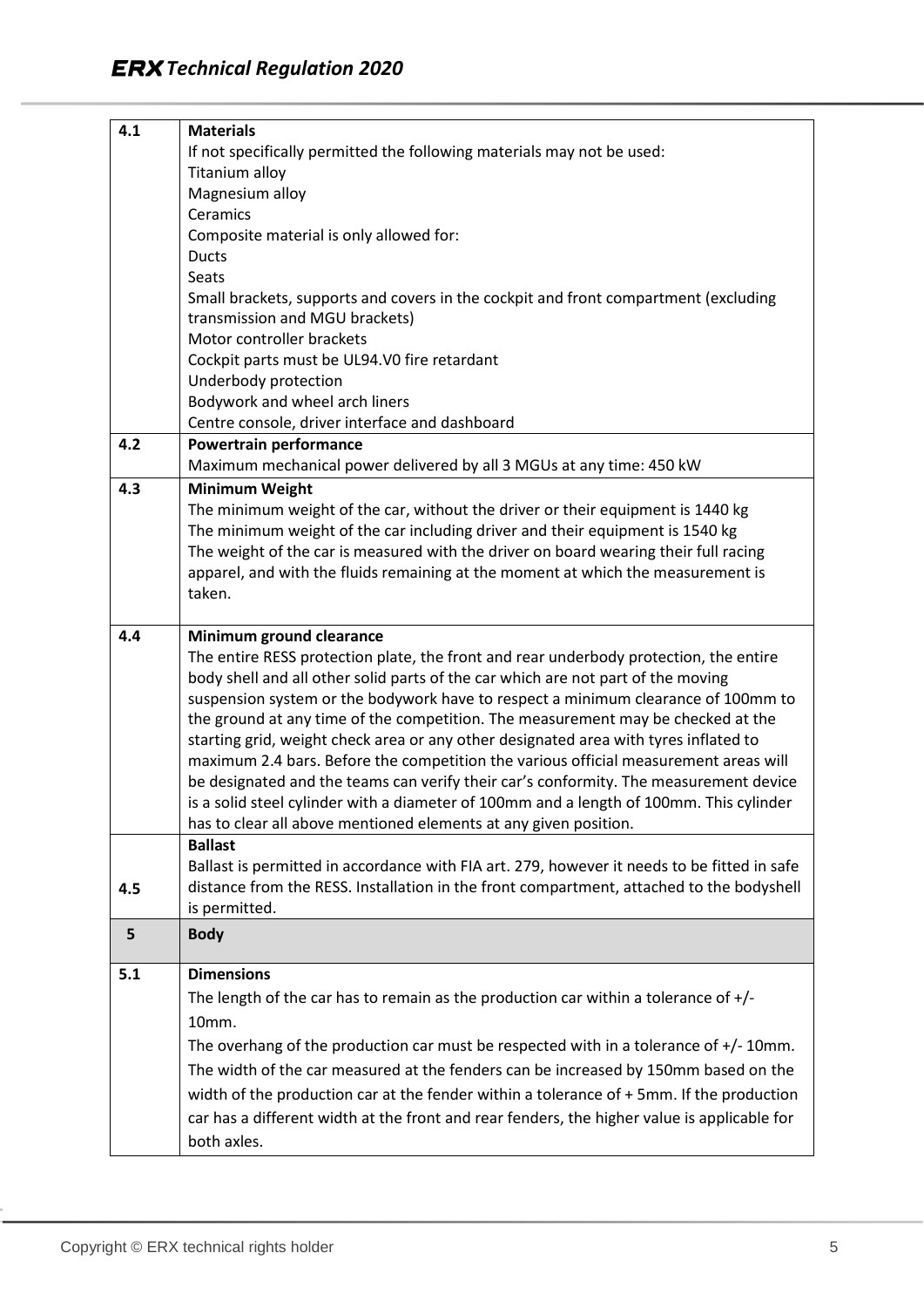| I Irrespective of the production car width, the maximum width of the racecar may not |
|--------------------------------------------------------------------------------------|
| exceed 1950 mm.                                                                      |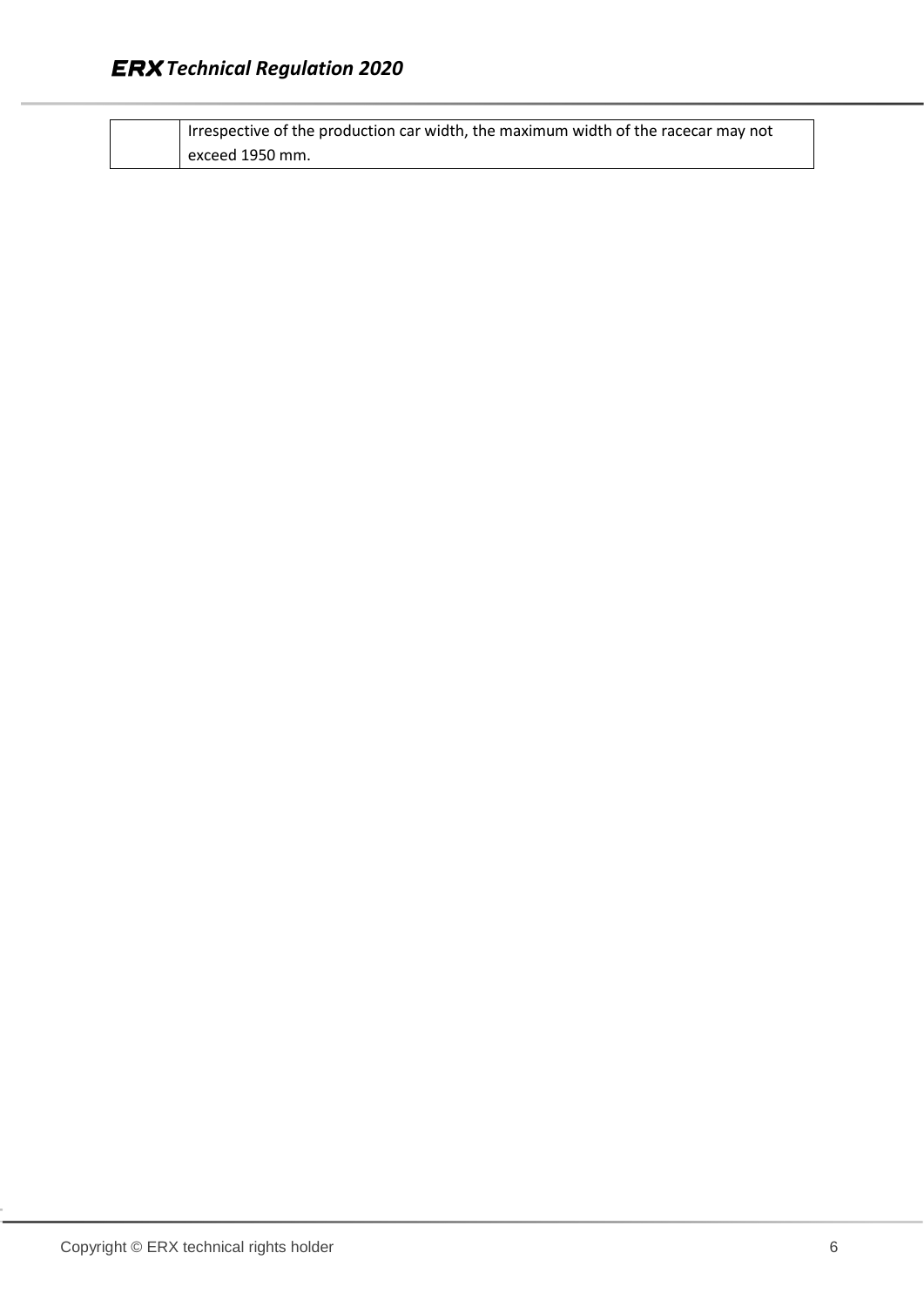| 5.2 | <b>Bodyshell</b>                                                                                            |
|-----|-------------------------------------------------------------------------------------------------------------|
|     | The weight of the bare unmodified unpainted production car bodyshell must be listed in                      |
|     | the Specification Sheet. All modifications must be documented in the Specification                          |
|     | Sheet.                                                                                                      |
|     |                                                                                                             |
|     |                                                                                                             |
|     | Compulsory modifications:                                                                                   |
|     | Installation of a safety cage complying with FIA Appendix J Article 253.                                    |
|     | Installation of complete ERX powertrain kit as detailed in the supplied<br>$\overline{\phantom{a}}$         |
|     | installation manual.                                                                                        |
|     |                                                                                                             |
|     | Allowed additional modifications:                                                                           |
|     | Strengthening, in accordance with Article 255-5.7.1                                                         |
|     | Removal of unused supports, each modification has to be listed in the                                       |
|     | <b>Specification Sheet</b>                                                                                  |
|     | Local body modification for rear transmission/MGU installation according to the<br>$\overline{\phantom{a}}$ |
|     | kit installation manual                                                                                     |
|     | Anti-roll bar system                                                                                        |
|     | Pedal box<br>$\overline{\phantom{a}}$                                                                       |
|     | Driver seat and seatbelt, complying with FIA Appendix J Article 253<br>$\overline{\phantom{a}}$             |
|     | Fitting of the cooling system including lines, wiring system, HV power lines,<br>$\overline{\phantom{a}}$   |
|     | brake lines, and extinguisher lines                                                                         |
|     | <b>Ballast fixation</b>                                                                                     |
|     | Wheel arches                                                                                                |
|     | Cutouts for driveshaft clearance                                                                            |
|     | Rear suspension system in accordance with DWG 5.2-1<br>$\overline{\phantom{a}}$                             |
|     | Underbody protection<br>$\overline{\phantom{a}}$                                                            |
|     | Mounting of permitted additional components                                                                 |
|     |                                                                                                             |
|     |                                                                                                             |
|     |                                                                                                             |
|     | $\begin{array}{cc} R_{\theta q_{P}} & \text{w}_{\theta\theta l\mathcal{S}} \end{array}$ axle<br>200         |
|     | 400<br><b>082</b>                                                                                           |
|     |                                                                                                             |
|     | $\epsilon_{\textit{r}_{\textit{0}}\eta_{\textit{t}}\text{ where }s_{\textit{a}}\text{,}}$                   |
|     | $\kappa_{\rho_{\theta_\ell}}$                                                                               |
|     |                                                                                                             |
|     | 400-<br>Centre<br>400                                                                                       |
|     |                                                                                                             |
|     | Reference plane                                                                                             |
|     | <b>DWG 5.2-1</b>                                                                                            |
|     | Reference plane definition:                                                                                 |
|     |                                                                                                             |
|     | The reference plane is a plane parallel to the ground, passing through the                                  |
|     | lowest point of the original bodyshell floor, so that no remaining part of the                              |
|     | original bodyshell and the racecar bodyshell is situated below this plane                                   |
|     | according to DWG 5.2-2.                                                                                     |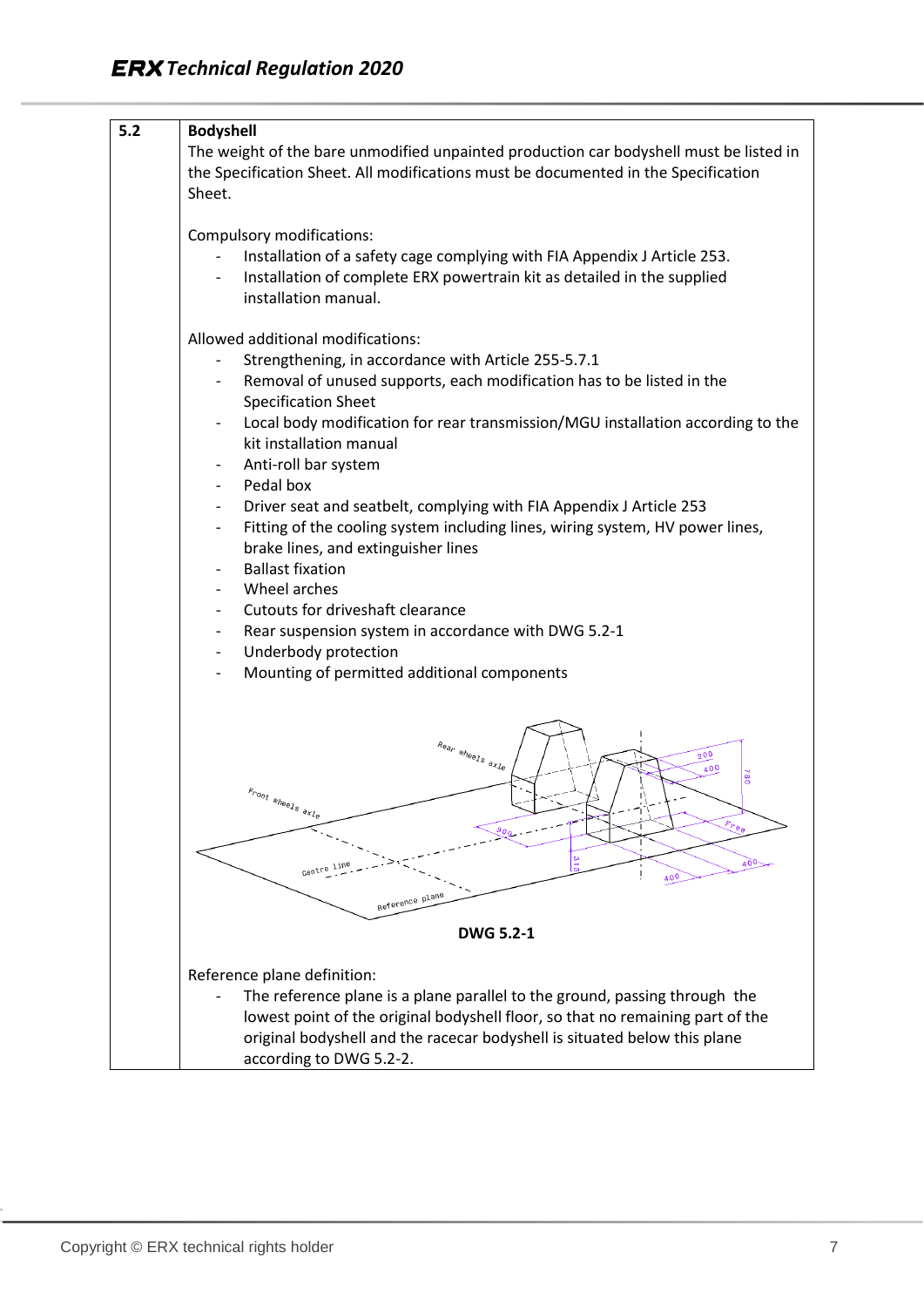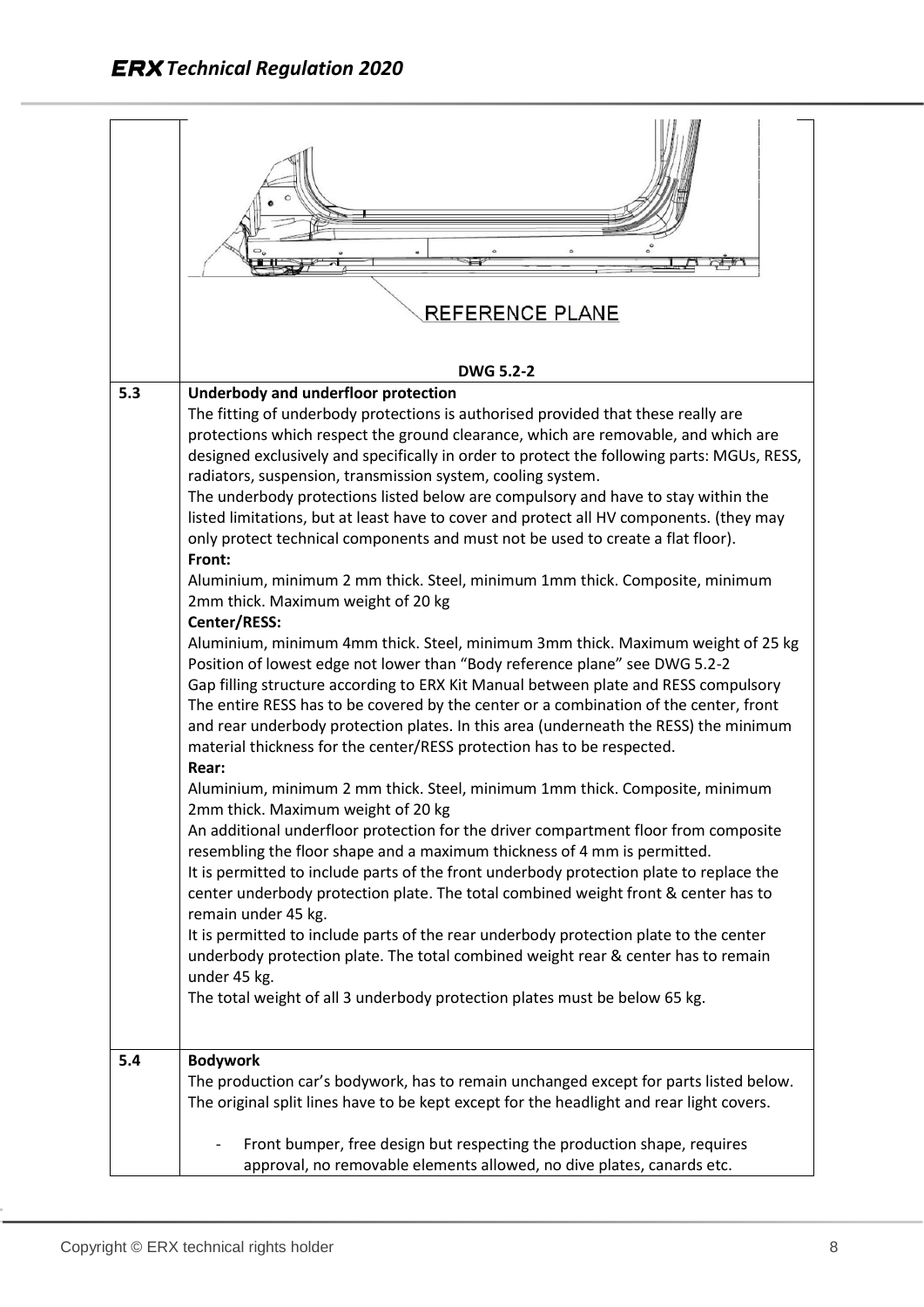|     | Additional openings allowed to a maximum surface of 3000cm <sup>2</sup> . The production |
|-----|------------------------------------------------------------------------------------------|
|     | front bumper mounting bar may be replaced by a single tube with a maximum                |
|     | dimension of 50x2 mm. The new bumper mounting bar, in case used, must be                 |
|     | fixed by a maximum of 2 fixation turrets. Its ends must remain unsupported.              |
|     | Bonnet<br>$\sim$                                                                         |
|     | Outside shape has to remain original. Inner Shape free. Openings are allowed             |
|     | with maximum 1100cm <sup>2</sup> . Trims can be fitted to the openings with a maximum    |
|     | height of 50mm. Fixings can be changed to motorsport fasteners.                          |
|     | Front fenders<br>$\sim$ $-$                                                              |
|     | Free design, no removable elements, no significant aerodynamic function                  |
|     | allowed, no openings allowed. Upper half of the wheels must be covered when              |
|     | seen from the top and from behind. Mudflaps are compulsory                               |
|     | Side sill covers<br>$\overline{\phantom{0}}$                                             |
|     | The production car parts may be removed. New covers may be added                         |
|     | Rear fenders                                                                             |
|     | Free design, no removable elements, no significant aerodynamic function                  |
|     | allowed, no openings allowed. Upper half of the wheels must be covered when              |
|     | seen from the top and from behind. Mudflaps are compulsory                               |
|     | Rear bumper<br>$\sim$                                                                    |
|     | Free design based on the production shape, requires approval, no removable               |
|     | elements allowed, no significant aerodynamic function. May be shortened                  |
|     | compared to the original shape by maximum 100mm measured from lowest part                |
|     | of the production part in positive Z-direction. Wheel to wheel contact must be           |
|     | avoided by covering the rear wheels sufficiently when looking from behind the            |
|     | car.                                                                                     |
|     | Tailgate<br>$\sim$                                                                       |
|     | Outside shape must remain original. Inner Shape free. Fixings can be changed to          |
|     | motorsport fasteners.                                                                    |
|     | Driver's door<br>$\overline{\phantom{a}}$                                                |
|     | The original part with the original side impact protection must be used                  |
|     | Passenger's door                                                                         |
|     | Outside shape must remain original. Inner Shape free.                                    |
|     | Driver's side rear door                                                                  |
|     | The original part with the original side impact protection must be used                  |
|     | Modification in wheel arch area permitted to clear the wheel (design free as per         |
|     | the fender). Material of the modification is free.                                       |
|     | Passenger's side rear door<br>$\overline{\phantom{a}}$                                   |
|     | Outside shape must remain original. Inner Shape free. Modification in wheel              |
|     | arch area permitted to clear the wheel (design free as per the fender). Material         |
|     | of the modification is free                                                              |
|     | Additional Rear Aerodynamic device<br>-                                                  |
|     | Permitted, in accordance with FIA Art. 279, but must not be adjustable.                  |
|     | Windscreen lower trim                                                                    |
|     | The shape must be as on the production car. Material free.                               |
|     | Mudflaps<br>$\qquad \qquad -$                                                            |
|     | Compulsory, 4mm thickness, not more than 10cm from ground and have to                    |
|     | cover the complete wheel width when looked at from the back.                             |
|     | Wheel housing liners                                                                     |
|     | Free.                                                                                    |
| 5.5 | Glazing                                                                                  |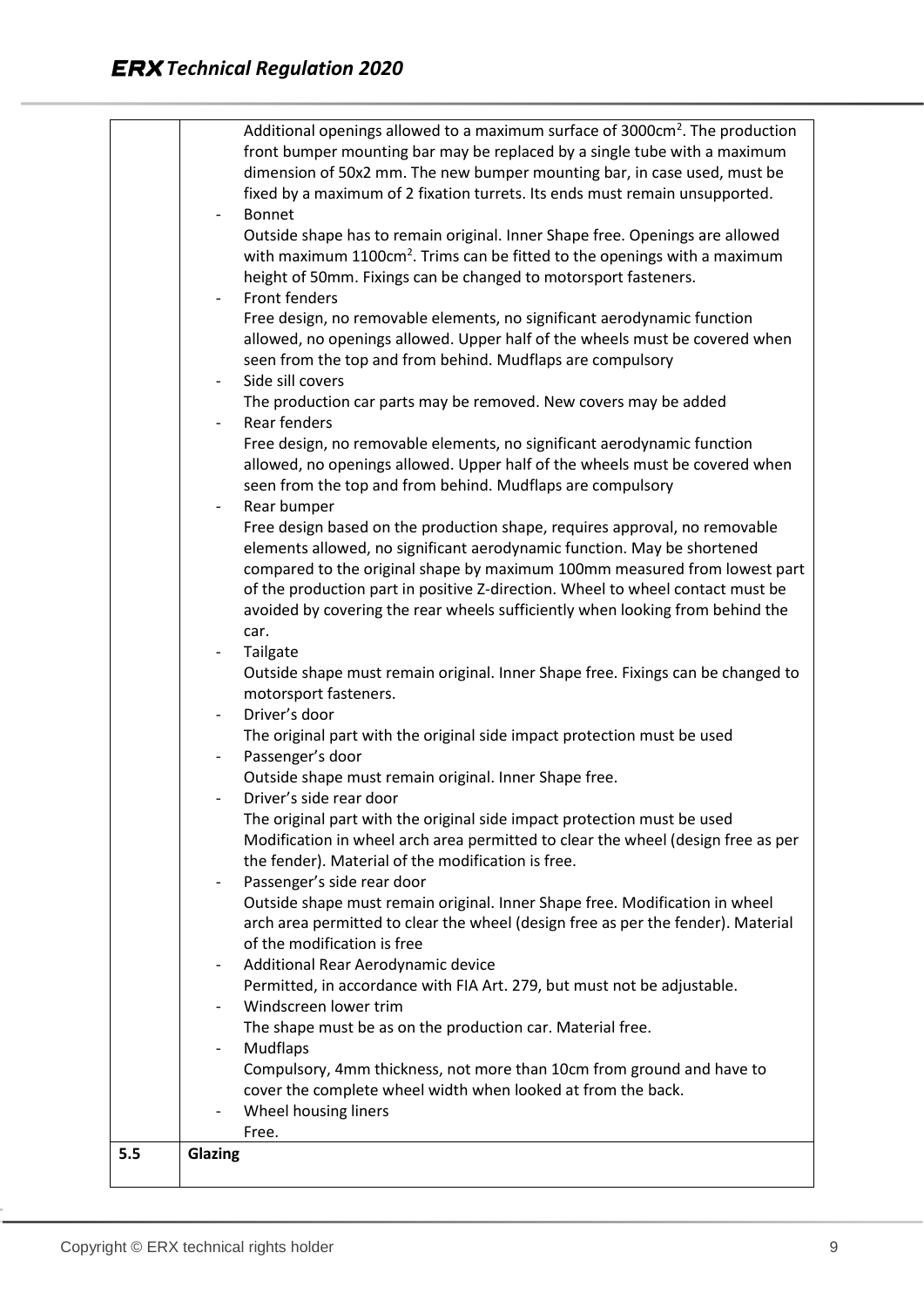|     | The Windscreen can be made from polycarbonate or PMMA with a min thickness of                           |
|-----|---------------------------------------------------------------------------------------------------------|
|     | 4.75mm. The production car laminated glass windscreen is also allowed. Production or                    |
|     | aftermarket laminated road certified glass windscreens with heating function are also                   |
|     | permitted.                                                                                              |
|     | All side and rear screens must be made from polycarbonate or PMMA and resemble the                      |
|     | shape of the original item. Minimum thickness: 4.75mm for doors. 2mm for remaining                      |
|     | The screens on all side doors (two or four) must be removable without tools.                            |
|     | Removal of the door window lifters is permitted. The windows may fixed in the closed                    |
|     | position.                                                                                               |
| 5.6 | Wiper/washer system                                                                                     |
|     | A functioning wiper/washer system has to be in place. The system is free, but the motor                 |
|     | has to come from a mass-produced road car.                                                              |
|     | Washer tank must have a maximum capacity of 2 litres. It's location is free.                            |
| 5.7 | <b>Rear view mirrors</b>                                                                                |
|     | There must be two external mirrors with a minimum surface area 9 square cm.                             |
|     | Design free. No significant aerodynamic function.                                                       |
| 5.8 | <b>External lights</b>                                                                                  |
|     | The production external lights may be replaced by covers resembling the original outer                  |
|     | shape. These covers may be integrated into other bodywork parts.                                        |
| 5.9 |                                                                                                         |
|     | <b>Interior &amp; safety systems</b><br>Compulsory:                                                     |
|     |                                                                                                         |
|     | Application of head protection padding in compliance with FIA Appendix J Article                        |
|     | 253-8.3.5                                                                                               |
|     | Installation of driver racing seat according to FIA Appendix J Article 253<br>-                         |
|     | Installation of window net according to FIA Appendix J Article 253<br>$\overline{\phantom{a}}$          |
|     | Driver's seat position<br>$\overline{\phantom{a}}$                                                      |
|     | The driver's seat may not be less than 10mm from any part of the RESS casing.                           |
|     | Seatbelts must be according to FIA 8853/98 standard and have six attachment<br>$\overline{\phantom{0}}$ |
|     | points in accordance with FIA Appendix J Article 253-7.2                                                |
|     | An extinguisher system according to the FIA appendix J Art. 253 must be<br>$\overline{\phantom{a}}$     |
|     | installed. This system must use 3M Novec or equivalent extinguishing agent.                             |
|     | All original seats must be removed.                                                                     |
|     |                                                                                                         |
|     | Permitted modifications:                                                                                |
|     | Original dashboard can be replaced by new part with same shape. Shortening on                           |
|     | bottom for serviceability and cluster cover for driver visibility permitted. Refer to                   |
|     | FIA App. J Art. 279 10.1.3 Drawing 279-6 for shortening of bottom area.                                 |
|     | Removal of all trims and covers inside the car permitted                                                |
| 6   | Suspension                                                                                              |
|     |                                                                                                         |
| 6.1 | General<br>Double wishbone and MacPherson suspension systems are permitted.                             |
|     |                                                                                                         |
|     | Production car wheelbase must be retained with a tolerance of $+/-1\%$                                  |
|     | The use of composite material is forbidden, except for protection or ducts.                             |
| 6.2 | Subframes, front and rear                                                                               |
|     | Must be made from steel. Free design.                                                                   |
|     | Complete subframe minimum weight: 12 kg; Maximum weight: 25 kg                                          |
| 6.3 | Dampers & springs                                                                                       |
|     | Maximum four-way adjustable. Inertial systems prohibited. Roller bearings prohibited.                   |
|     | Only steel coil springs are permitted. Helper Springs are permitted. No hydraulic spring                |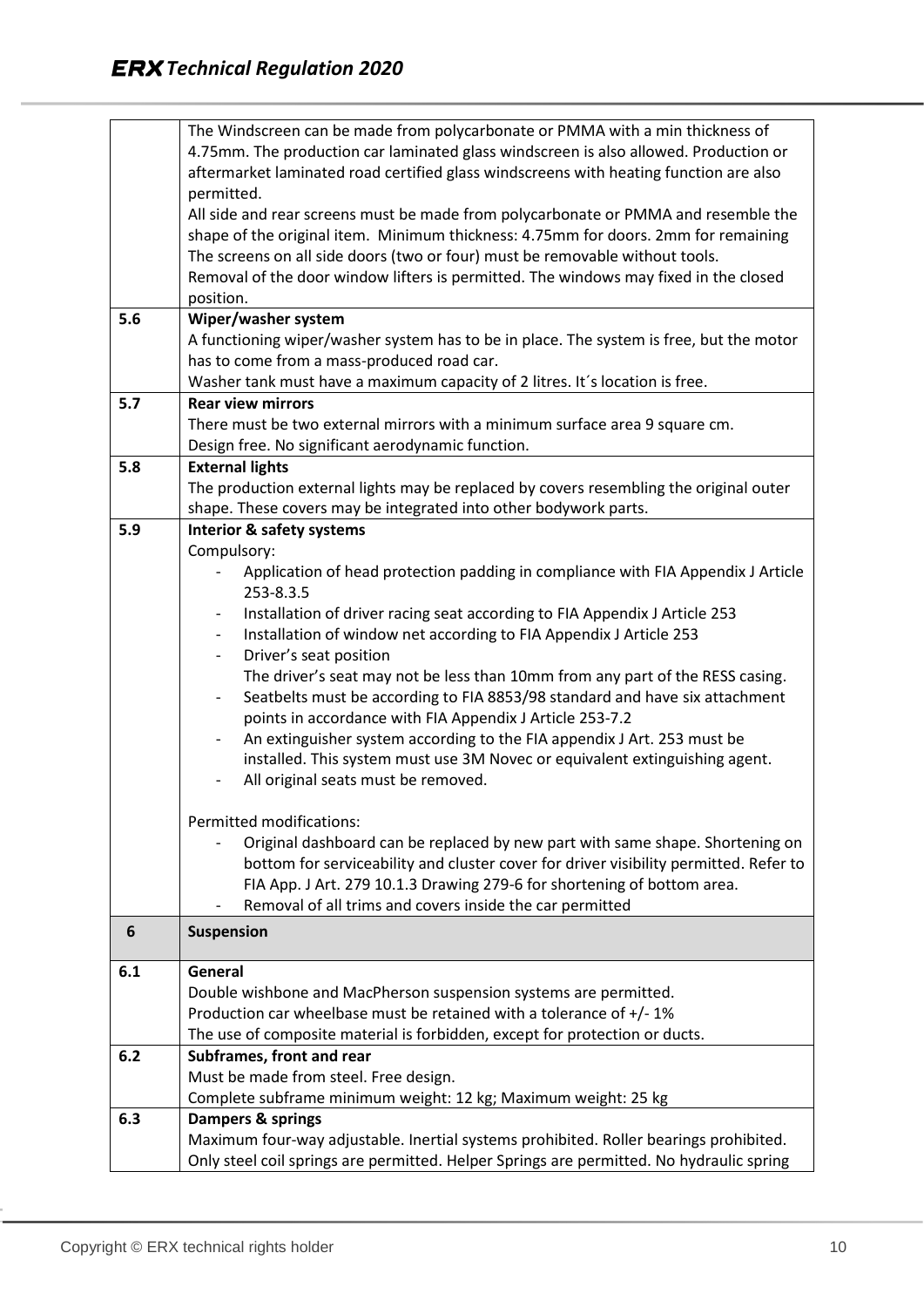|                | seat adjusters. No active systems. No electric adjustment systems. No adjustment from    |
|----------------|------------------------------------------------------------------------------------------|
|                | the cockpit. No interconnection of the damping systems.                                  |
| 6.4            | <b>Uprights, front and rear</b>                                                          |
|                | All four bare uprights have to be identical and interchangeable.                         |
|                | For MacPherson:                                                                          |
|                | The minimum weight of a bare upright is 5kg. It must be made either from aluminium or    |
|                | steel.                                                                                   |
|                | The minimum weight of the fully equipped hub carrier, excluding the brake system is      |
|                | 10kg.<br>For double wishbone:                                                            |
|                | The minimum weight of a bare upright is 3kg. It must be made either from aluminium or    |
|                | steel.                                                                                   |
|                | The minimum weight of the fully equipped hub carrier, excluding the brake system is      |
|                | 8kg.                                                                                     |
|                | The maximum diameter for wheel bearings is 100mm. Only commercially available            |
|                | bearings are permitted.                                                                  |
|                | The hub design is free, however has to contain a five-bolt wheel fixing system.          |
| 6.5            | <b>Suspension links</b>                                                                  |
|                | Must be made from steel.                                                                 |
|                | For MacPherson:                                                                          |
|                | Minimum weight of all suspension arms per corner including tie rod ends, toe links and   |
|                | bearings: 3kg                                                                            |
|                | For double wishbone:                                                                     |
|                | Minimum weight of all suspension arms per corner including tie rod ends, toe links and   |
|                | bearings: 5kg                                                                            |
| 6.6            | <b>Anti-roll bars</b>                                                                    |
|                | Mechanical systems only. Only simple tube style bars. No active systems or adjustability |
| 6.7            | from the cockpit.<br>Wheels & tyres:                                                     |
|                | Maximum diameter: 18x9"                                                                  |
|                | Aluminium and Magnesium material is permitted. Minimum weight: 7.5 kg                    |
|                | Maximum tire width, measured at two bars: 260mm                                          |
|                |                                                                                          |
| $\overline{7}$ | <b>Brakes</b>                                                                            |
|                |                                                                                          |
| 7.1            | General                                                                                  |
|                | Free. Brake disc material must be iron based. Liquid cooling prohibited.                 |
|                | Hydraulic handbrake is permitted. Brake balance adjustment is free but may not be        |
|                | automated by any means and has to be purely mechanical and manually operated by the      |
|                | driver.                                                                                  |
| 8              | <b>Steering</b>                                                                          |
| 8.1            | General                                                                                  |
|                | Free. Power steering system requires certification. The steering column must retain the  |
|                | production car energy absorbing device.                                                  |
|                | Commercially available motorsport proven quick release system for the steering wheel is  |
|                | compulsory.                                                                              |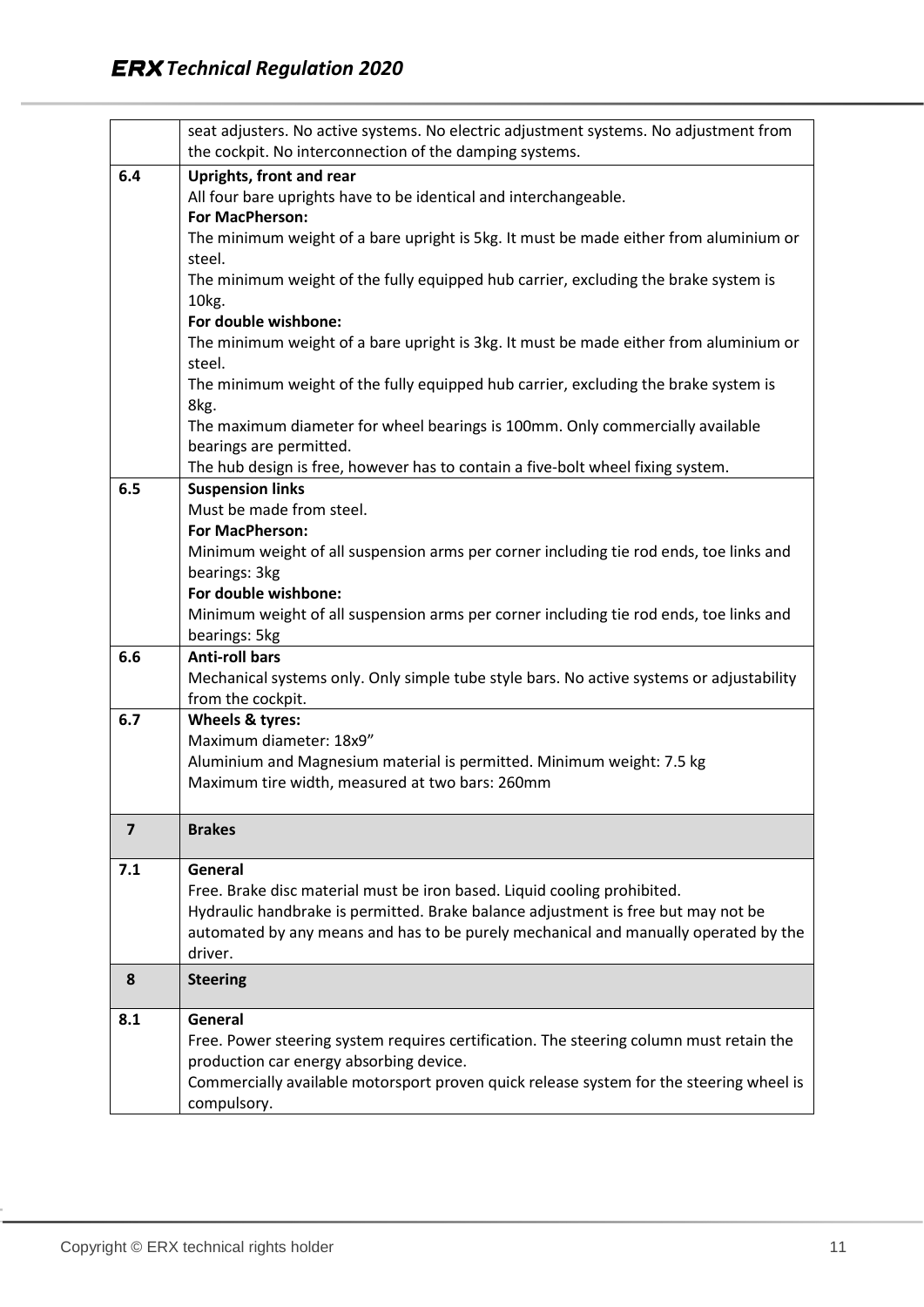| 9    | <b>Drivetrain</b>                                                                                                  |
|------|--------------------------------------------------------------------------------------------------------------------|
| 9.1  | General                                                                                                            |
|      | The transmission as delivered with the ERX Kit must be used without modifications                                  |
|      | except:                                                                                                            |
|      | Differential ramps may be chosen from ERX Kit options catalogue                                                    |
|      | Preload and friction face quantity setup may be changed<br>$\overline{\phantom{a}}$<br>Breather catch tank is free |
|      | Adaptor plate and adaptor shaft between MGU and transmission is free but its                                       |
|      | sole purpose is to fix and connect the MGU to the transmission. No other                                           |
|      | function is permitted. The adaptor plate must be made from Aluminium.                                              |
|      | The gear ratio setup as delivered by the kit supplier must not be changed.                                         |
|      | <b>Installation</b>                                                                                                |
|      | Front transmission on the front axle, must be fitted in the front compartment                                      |
| 9.2  | Rear transmission on the rear axle, must be fitted in the designated area described in                             |
|      | the ERX Kit installation manual.                                                                                   |
| 9.3  | <b>Driveshafts</b>                                                                                                 |
|      | Driveshafts are free excluding the inner tripod joints (from supplier kit).                                        |
| 9.4  | The shaft cross section must be circular. Only solid bars, no tubes allowed.<br><b>Parking Lock System</b>         |
|      | At least one axle must have a parking lock mechanism fitted to the transmission. The                               |
|      | design is free and may also be electrically activated. The driver must be able to activate                         |
|      | the parking lock while seated in the car in racing condition. The system must have a                               |
|      | sensor (digital switch).                                                                                           |
| 10   | <b>MGU</b>                                                                                                         |
| 10.1 | General                                                                                                            |
|      | Two options are allowed:                                                                                           |
|      | 1) ERX MGU delivered with the ERX powertrain kit                                                                   |
|      | 2) OEM mass production road car MGU                                                                                |
|      | It is not permitted to mix options one and two.                                                                    |
|      | In order to use option 2) a developer must complete following procedure:                                           |
|      | The developer must contact the TRH to request the use of the specific MGU                                          |
|      | including providing global technical information about the unit.                                                   |
|      | The developer must provide written permission from the OEM permitting the<br>-                                     |
|      | use of the respective MGU model.                                                                                   |
|      | The TRH issues a MGU specific specification sheet extension<br>-                                                   |
|      | Definition of a MGU specific mechanical integration package which has to be                                        |
|      | used without modification by the developer for the specific MGU                                                    |
|      | The procedure as defined by the TRH must be followed. Full details about the procedure                             |
|      | will be supplied by TRH at the start of the application process, can vary slightly                                 |
|      | depending on the chosen MGU and may be subject to change at any time.                                              |
| 10.2 | <b>Modifications</b>                                                                                               |
|      | No modifications allowed to any MGU (ERX, or OEM) apart from modifications listed in                               |
|      | the ERX Kit manual, or OEM MGU specific extension to the Specification Sheet issued by                             |
|      | the TRH.                                                                                                           |
| 10.2 | <b>Installation</b>                                                                                                |
|      | One MGU on the front axle, must be fitted in the front compartment                                                 |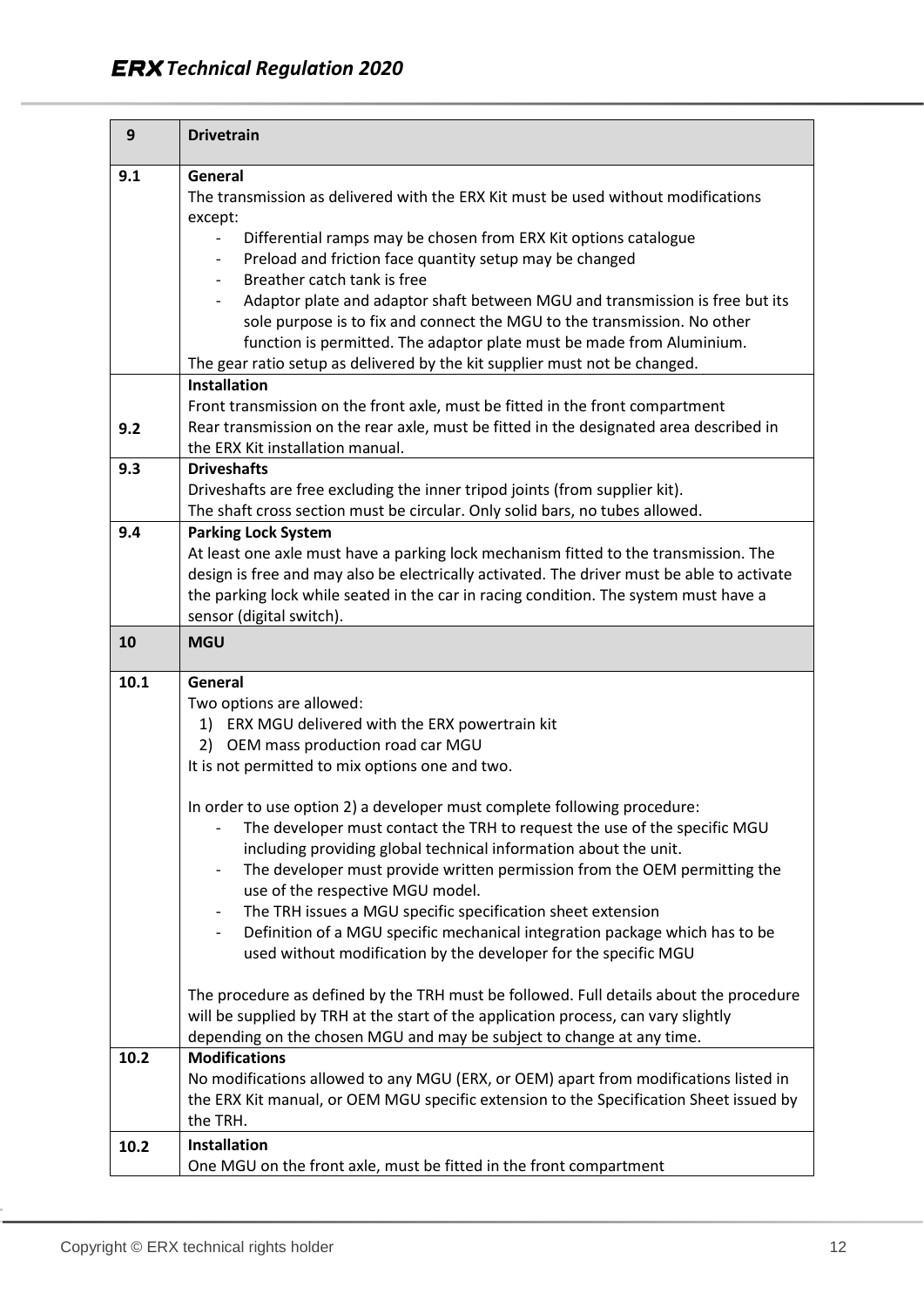|      | Two MGUs on the rear Axle, must be fitted in designated area as defined in the ERX Kit<br>Manual.                                                                                                                                                                                                                                                                                                                                                                                                                                                                                                                                                                                                                                                                                                                                                                                                    |
|------|------------------------------------------------------------------------------------------------------------------------------------------------------------------------------------------------------------------------------------------------------------------------------------------------------------------------------------------------------------------------------------------------------------------------------------------------------------------------------------------------------------------------------------------------------------------------------------------------------------------------------------------------------------------------------------------------------------------------------------------------------------------------------------------------------------------------------------------------------------------------------------------------------|
| 10.3 | <b>Cooling system</b><br>Free, but must be fluid to air heat exchanger, no chillers allowed. Instructions from the<br>Projekt Kit manual must be followed without exception. The radiator core must have a<br>simple rectangular shape (no complex shapes with curvatures etc.). Airducts permitted<br>up and downstream. Fans permitted maximum distance from radiator surface facing to<br>the fan and the last part of the fan: 300mm. The radiators must not be located in the<br>cockpit.<br>Only the external conditioning and cooling devices permitted in the ERX Kit manual may<br>be used during the Competition, and only in full accordance with the ERX Kit Manual. If<br>cooling lines pass through the cockpit they must have leak-proof covers.                                                                                                                                      |
| 11   | <b>Motor controller</b>                                                                                                                                                                                                                                                                                                                                                                                                                                                                                                                                                                                                                                                                                                                                                                                                                                                                              |
| 11.1 | General<br>Only the motor controllers delivered with the ERX kit may be used. No modifications<br>allowed.<br><b>Permitted locations:</b><br>front compartment<br>behind the main roll bar                                                                                                                                                                                                                                                                                                                                                                                                                                                                                                                                                                                                                                                                                                           |
| 11.2 | <b>Cooling system</b><br>Free, but must be fluid to air heat exchanger, no chillers allowed. Instructions from the<br>Kit manual must be followed without exceptions. The radiator core must have a simple<br>rectangular shape (no complex shapes with curvatures etc.). Airducts permitted up and<br>downstream. The maximum distance between radiator surface facing the fan and the<br>rearmost part of the fan (furthest away from the radiator face) is 300mm. The radiator<br>must not be located in the cockpit.<br>Only the external conditioning and cooling devices permitted in the E ERX Kit manual<br>may be used during the Competition, and only in full accordance with the ERX Kit<br>Manual. Cooling lines are not permitted in the cockpit, except very close to the<br>Controllers in which case they must have leak-proof covers.<br>Lines for a cockpit heater are permitted. |
| 12   | <b>HV system</b>                                                                                                                                                                                                                                                                                                                                                                                                                                                                                                                                                                                                                                                                                                                                                                                                                                                                                     |
| 12.1 | General<br>Other than the components delivered with the ERX kit and listed below, no additional<br>components can be added to the HV system:<br>- RESS<br>- Motor Controller<br>- MGU<br>- DC-DC Converter<br>An optional Charging interface may be added but must be supplied by the kit supplier<br>and installed in accordance with the ERX Kit Manual. IP55 class is the minimum<br>requirement for all HV parts.                                                                                                                                                                                                                                                                                                                                                                                                                                                                                |
| 12.2 | <b>HV cabling</b><br>Only ERX registered HV cable may be used.<br>All HV cables and connections must be situated at least 200 mm above ground level and<br>at least 100mm above any underbody protection plates at any times. They must be kept                                                                                                                                                                                                                                                                                                                                                                                                                                                                                                                                                                                                                                                      |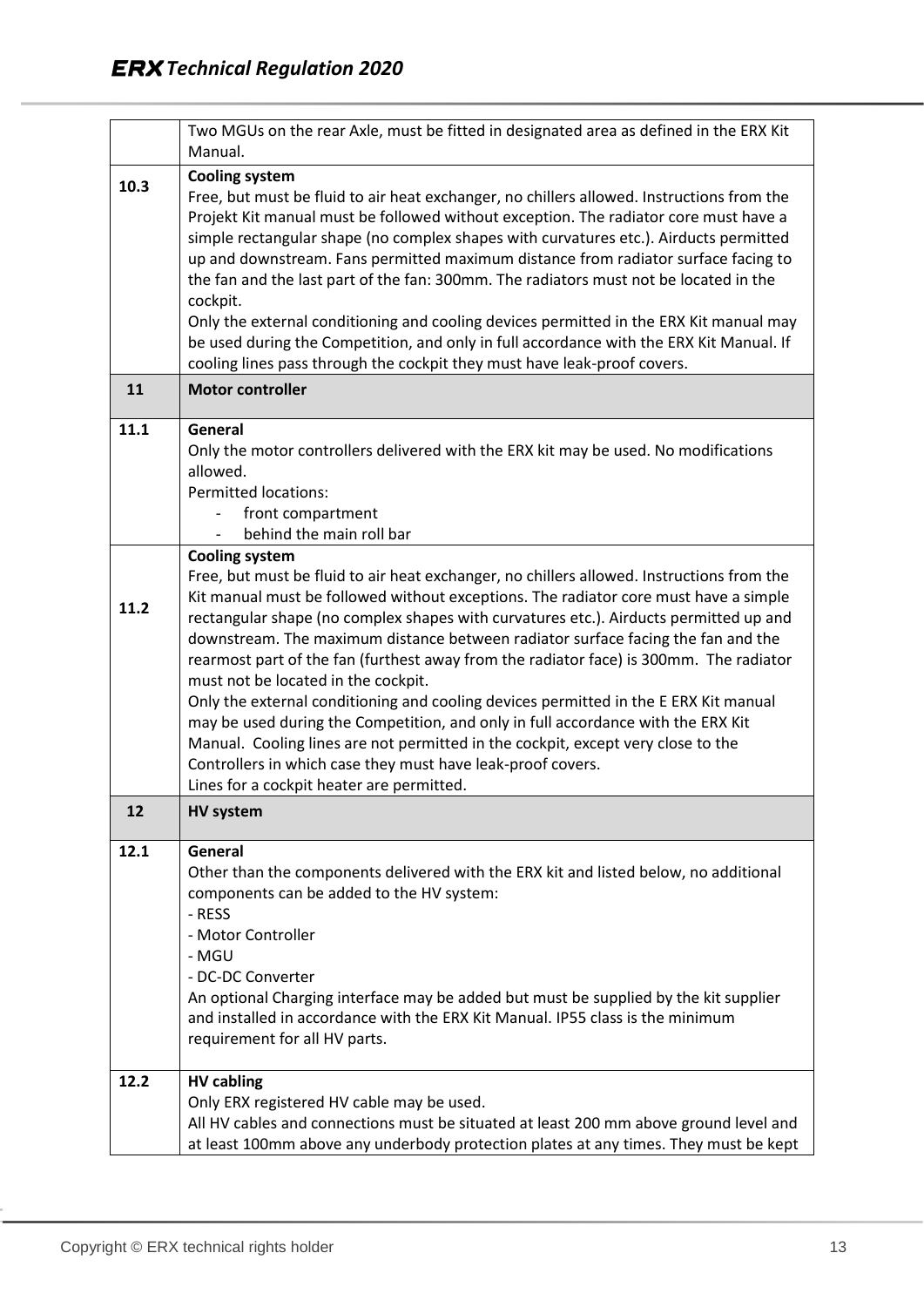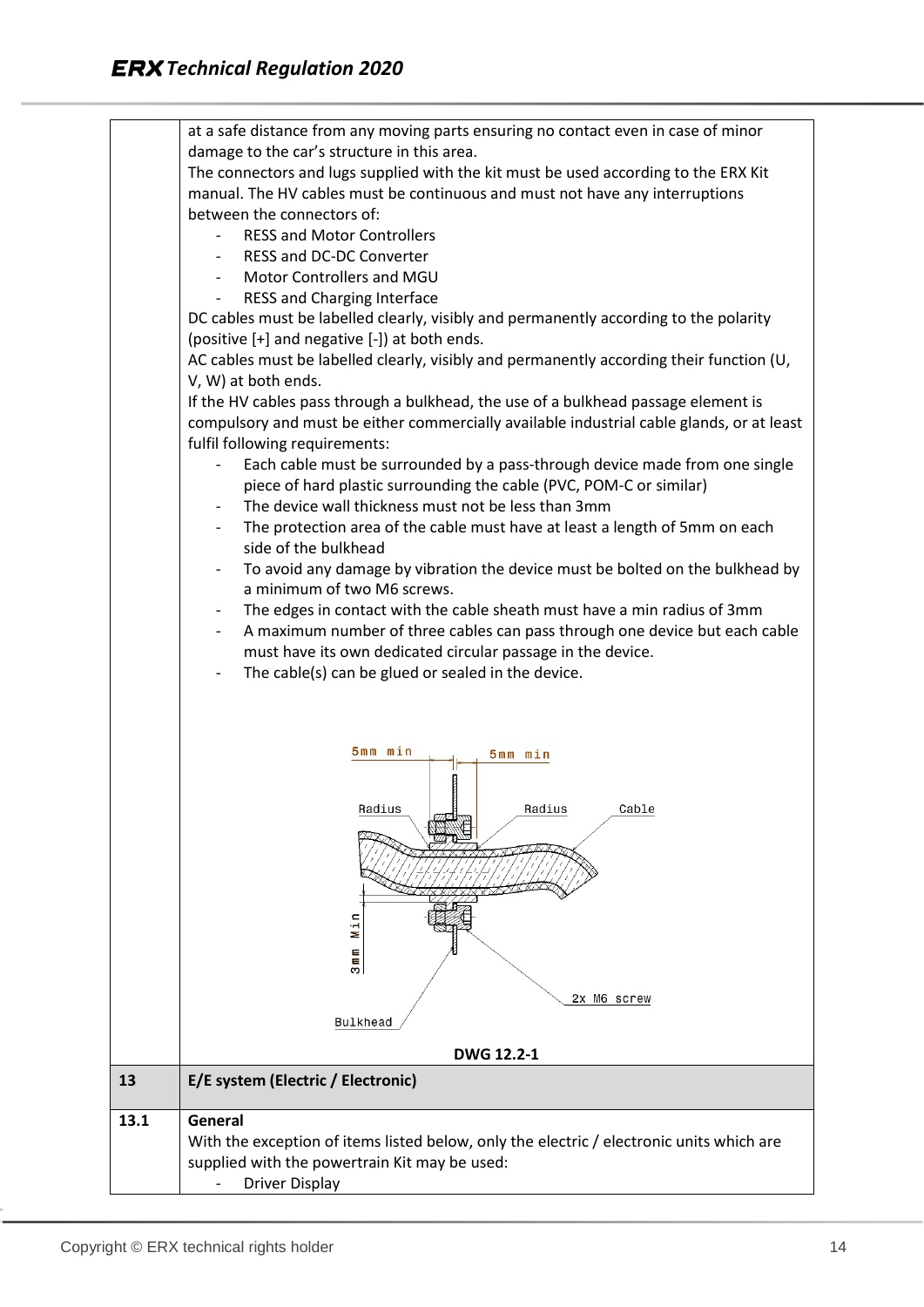|      | Team Data Logger<br>$\overline{\phantom{a}}$                                              |  |  |  |  |  |  |
|------|-------------------------------------------------------------------------------------------|--|--|--|--|--|--|
|      | must not have integrated GPS                                                              |  |  |  |  |  |  |
|      | Driver Interface (Steering Buttons)<br>$\overline{\phantom{a}}$                           |  |  |  |  |  |  |
|      | Sensors according to sensor list 13.2-L1<br>$\overline{\phantom{a}}$                      |  |  |  |  |  |  |
|      | 12V Battery<br>$\overline{\phantom{a}}$                                                   |  |  |  |  |  |  |
|      | Standalone Video System; may include GPS Sensor<br>$\overline{\phantom{a}}$               |  |  |  |  |  |  |
|      | Rain light including switch & brake lights<br>$\overline{\phantom{a}}$                    |  |  |  |  |  |  |
|      | Power steering system<br>$\overline{\phantom{a}}$                                         |  |  |  |  |  |  |
|      | Interior heating system<br>$\blacksquare$                                                 |  |  |  |  |  |  |
|      | Window heating<br>$\overline{\phantom{a}}$                                                |  |  |  |  |  |  |
|      | Safety lights<br>$\overline{\phantom{a}}$                                                 |  |  |  |  |  |  |
|      | Coolant pumps<br>$\overline{\phantom{a}}$                                                 |  |  |  |  |  |  |
|      | Fans<br>$\overline{\phantom{a}}$                                                          |  |  |  |  |  |  |
|      | Radio system<br>$\blacksquare$                                                            |  |  |  |  |  |  |
|      | Extinguisher system                                                                       |  |  |  |  |  |  |
|      | Lap beacon<br>$\blacksquare$                                                              |  |  |  |  |  |  |
|      | Wipers<br>$\overline{\phantom{a}}$                                                        |  |  |  |  |  |  |
|      | Washer pump                                                                               |  |  |  |  |  |  |
|      | Horn derived from a road car                                                              |  |  |  |  |  |  |
|      | For safety reasons, during an event, the competitors must allow officially assigned       |  |  |  |  |  |  |
|      | technicians access to any electric control units on their request.                        |  |  |  |  |  |  |
| 13.2 | Permitted additional sensor and switches list (In addition to ERX kit)                    |  |  |  |  |  |  |
|      | <b>Accelerator Pedal Position (QTY 2)</b>                                                 |  |  |  |  |  |  |
|      | Brake pedal position (QTY 1)                                                              |  |  |  |  |  |  |
|      | Coolant temperature (QTY 4)<br>$\overline{\phantom{a}}$                                   |  |  |  |  |  |  |
|      | Coolant pressure (QTY 4)<br>$\overline{\phantom{a}}$                                      |  |  |  |  |  |  |
|      | Ambient air temperature (QTY 1)<br>$\overline{\phantom{a}}$                               |  |  |  |  |  |  |
|      | Ambient air pressure (QTY 1)<br>$\blacksquare$                                            |  |  |  |  |  |  |
|      | Brake pressure (QTY 3)<br>$\overline{\phantom{a}}$                                        |  |  |  |  |  |  |
|      | Handbrake switch (QTY 1)<br>$\overline{\phantom{a}}$                                      |  |  |  |  |  |  |
|      | Steering angle (QTY 1)<br>$\blacksquare$                                                  |  |  |  |  |  |  |
|      | Accelerometer (QTY 3)<br>$\overline{\phantom{a}}$                                         |  |  |  |  |  |  |
|      | Beacon / Lap Marker (QTY 1)                                                               |  |  |  |  |  |  |
|      | Driver buttons (QTY 12)                                                                   |  |  |  |  |  |  |
|      | Driver rotary switches (QTY 2)                                                            |  |  |  |  |  |  |
|      | GPS Sensor (QTY 2)                                                                        |  |  |  |  |  |  |
| 13.3 | <b>12V Battery</b>                                                                        |  |  |  |  |  |  |
|      | Must be commercially available. Maximum capacity of 30 Ah. Maximum voltage: 15V           |  |  |  |  |  |  |
|      | Must be positioned in the front compartment. If Li-Ion technology is used, the developer  |  |  |  |  |  |  |
|      | hast to consider safety against charging a deep-discharged battery.                       |  |  |  |  |  |  |
| 13.4 | <b>VCU</b>                                                                                |  |  |  |  |  |  |
|      | Only the ERX kit supplied VCU and software is permitted. Developers have limited access   |  |  |  |  |  |  |
|      | in order to calibrate and adjust certain powertrain parameters solely for drivability and |  |  |  |  |  |  |
|      | driver performance. Developers also have the possibility to setup their specific logging  |  |  |  |  |  |  |
|      | system. The firmware on all VCUs is identical, locked and can be controlled through the   |  |  |  |  |  |  |
|      | integral scrutineering function by scrutineers with the sole need for a communication     |  |  |  |  |  |  |
|      | cable and the basic software, provided by the kit supplier.                               |  |  |  |  |  |  |
|      | Updates of the firmware will be published by the kit supplier and supplied to the         |  |  |  |  |  |  |
|      | developers.                                                                               |  |  |  |  |  |  |
|      |                                                                                           |  |  |  |  |  |  |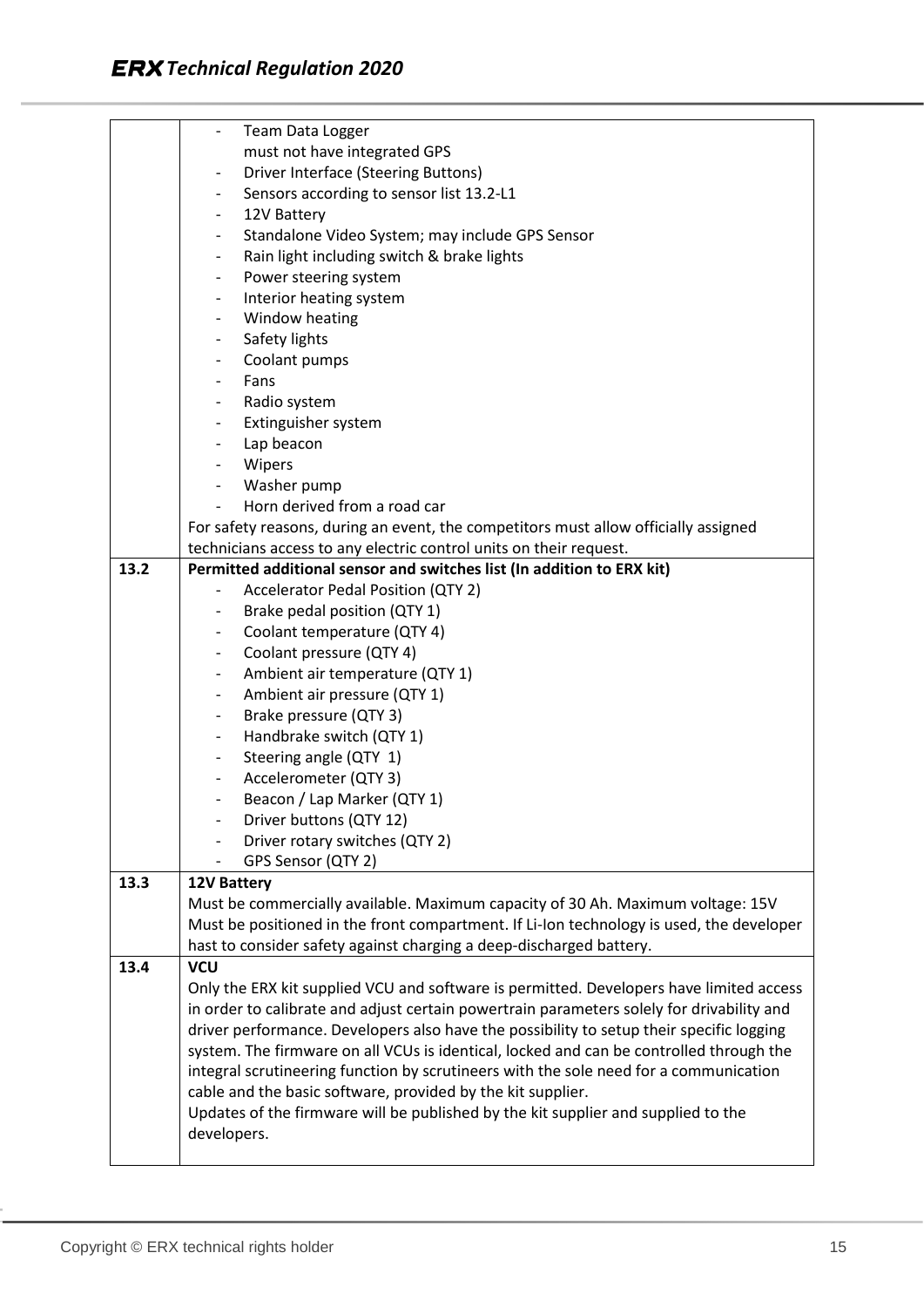| 13.5 | <b>Wiring Harness</b>                                                                     |
|------|-------------------------------------------------------------------------------------------|
|      | The base wiring harness supplied as part of the kit must be used in its entirety without  |
|      | modification except as specifically permitted. The CAN communication and main switch      |
|      | system may not be modified. The additional car specific wiring harness is free.           |
| 13.6 | Horn                                                                                      |
|      | For paddock safety, all cars must be equipped with a signal horn derived from a road car. |
|      | The driver must be able to activate the horn when seated in the car                       |